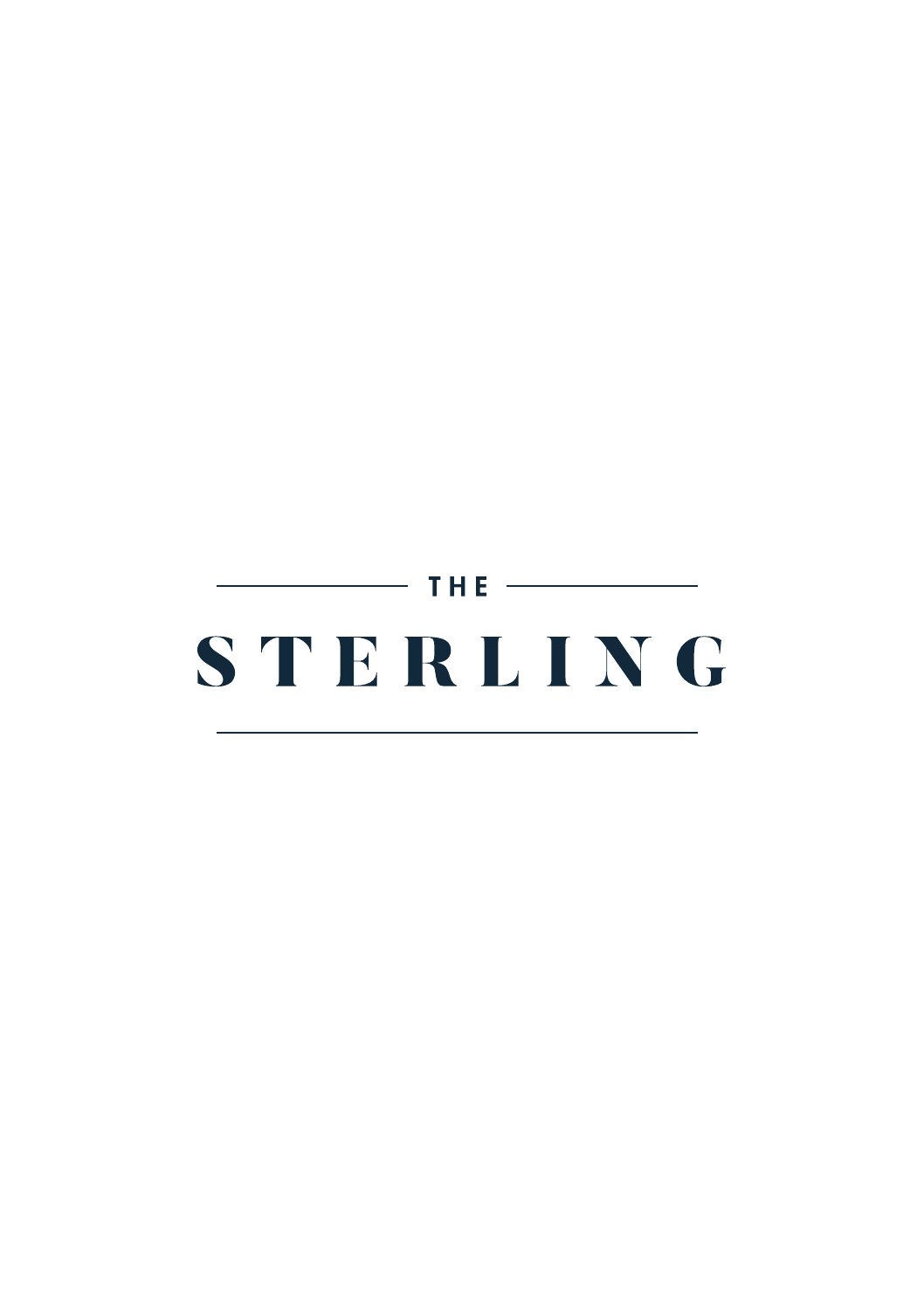## COCKTAILS

| Espresso Martini,<br>Smirnoff vodka, Kahlua, fresh espresso, sugar syrup                           | £10,50 |
|----------------------------------------------------------------------------------------------------|--------|
| Negroni<br>Beefeater gin, Campari, Martini Rosso                                                   | £10.50 |
| Pink Ginger<br>House infused pink grapefruit & rosemary gin, Lixir ginger ale                      | 59.75  |
| Old Fashioned<br>Bulleit Bourbon, sugar syrup, Angostura bitters                                   | £10.50 |
| Hugo<br>Beefeater gin, elderflower cordial, mint, cucumber, soda                                   | £9.50  |
| Tommy's Margarita<br>Olmeca tequila, lime juice, agave syrup                                       | £10.50 |
| Rhubarb & Rosehip Rickey<br>Beefeater gin, lime juice, rhubarb & rosehip cordial, soda water £9.95 |        |
| Passionfruit Caipirinha<br>Cachaca, passionfruit cordial, lime                                     | £9.95  |
| Pina Colada<br>Bacardi bianco, coconut, pineapple juice                                            | £10.25 |
| <b>SPRITZ</b>                                                                                      |        |
| <b>Aperol Spritz</b><br>Aperol, prosecco, soda                                                     | £10.50 |
| Lillet Spritz<br>Lillet, Lixir tonic, strawberry, cucumber, mint                                   | £10.50 |
|                                                                                                    |        |

Peach & Lime Spritz Peak & raspberry gin, prosecco, lime & lemongrass coridal £9.75

| <b>St Germain Spritz</b> |                                                 |  |  |        |
|--------------------------|-------------------------------------------------|--|--|--------|
|                          | St Germain elderflower, prosecco, soda, berries |  |  | £10.25 |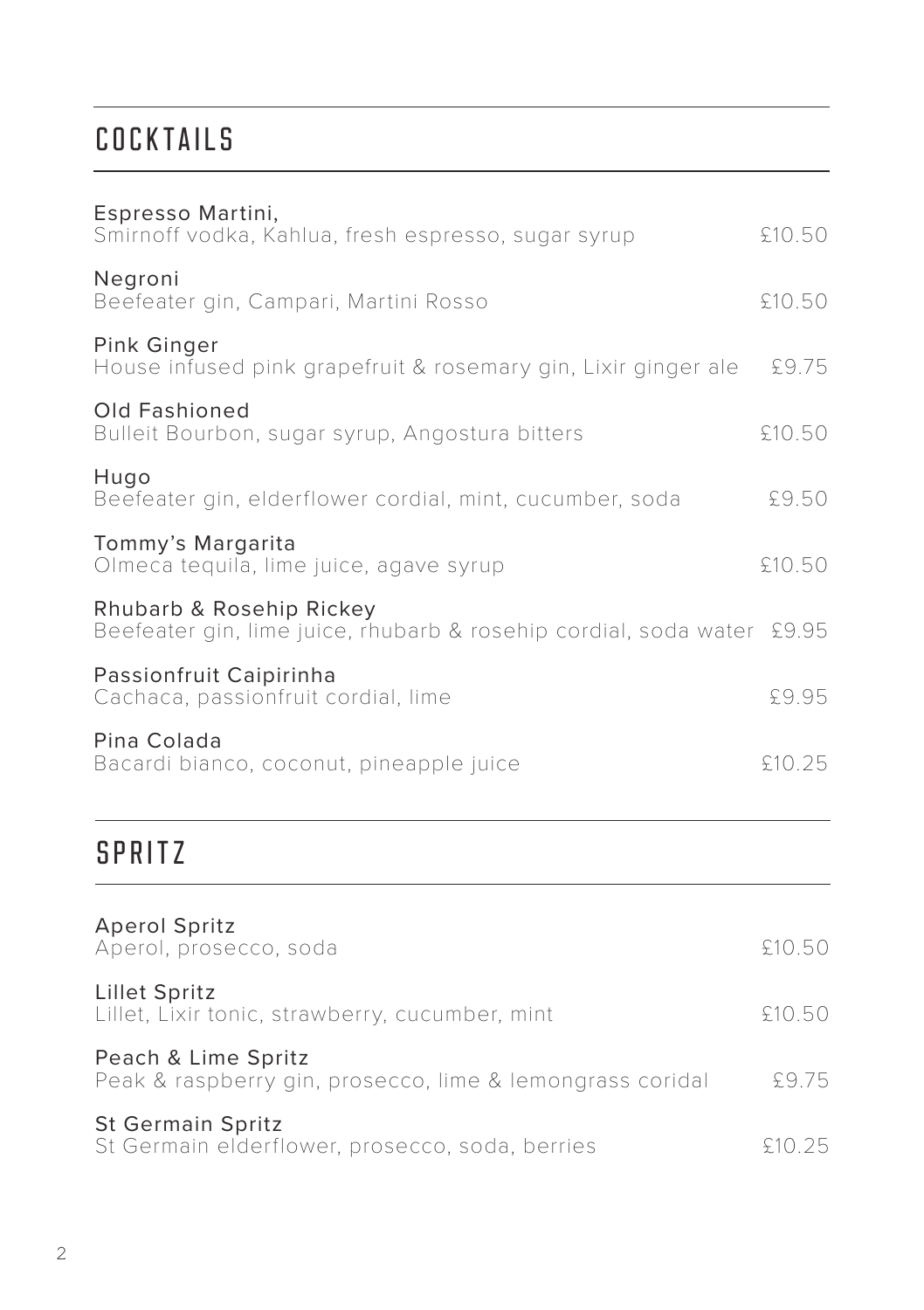| PROSECCO & CHAMPAGNE       | 125ML | <b>BOTTLE</b><br>$\cdot$ |
|----------------------------|-------|--------------------------|
| Codorniu NV                | £6.80 | £34.00                   |
| Prosecco Santa Orsola      | £7.50 | £36.00                   |
| Chapeldown Sparkling       |       | £55.00                   |
| Moet Brut                  |       | £80.00                   |
| Veuve Cliquot              |       | £80.00                   |
| <b>Bollinger</b>           |       | £90.00                   |
| Laurent Perrier Rosé       |       | £105.00                  |
| Perrier Jouet belle Epoque |       | £200.00                  |
| Dom Perrignon              |       | £220.00                  |
| Cristal                    |       | £310.00                  |

| ROSÉ                                              | 175MI  | 250MI<br>$\cdot$ | BU.<br>$\sim$ |
|---------------------------------------------------|--------|------------------|---------------|
| Granfort.<br>Rosé de Cinsault Pays d'Oc, France   | 5590   | 5790             | £23.50        |
| White Zinfandel.<br>Anchor Step, California, USA  | £6.65  | F895             | £26.50        |
| Mas Amor Rosado<br>Massard, Catalunya, Spain      |        |                  | £34.50        |
| Esprit Gassier Rosé,<br>Gassier, Provence, France | £10.65 | - £14.20         | \$42.50       |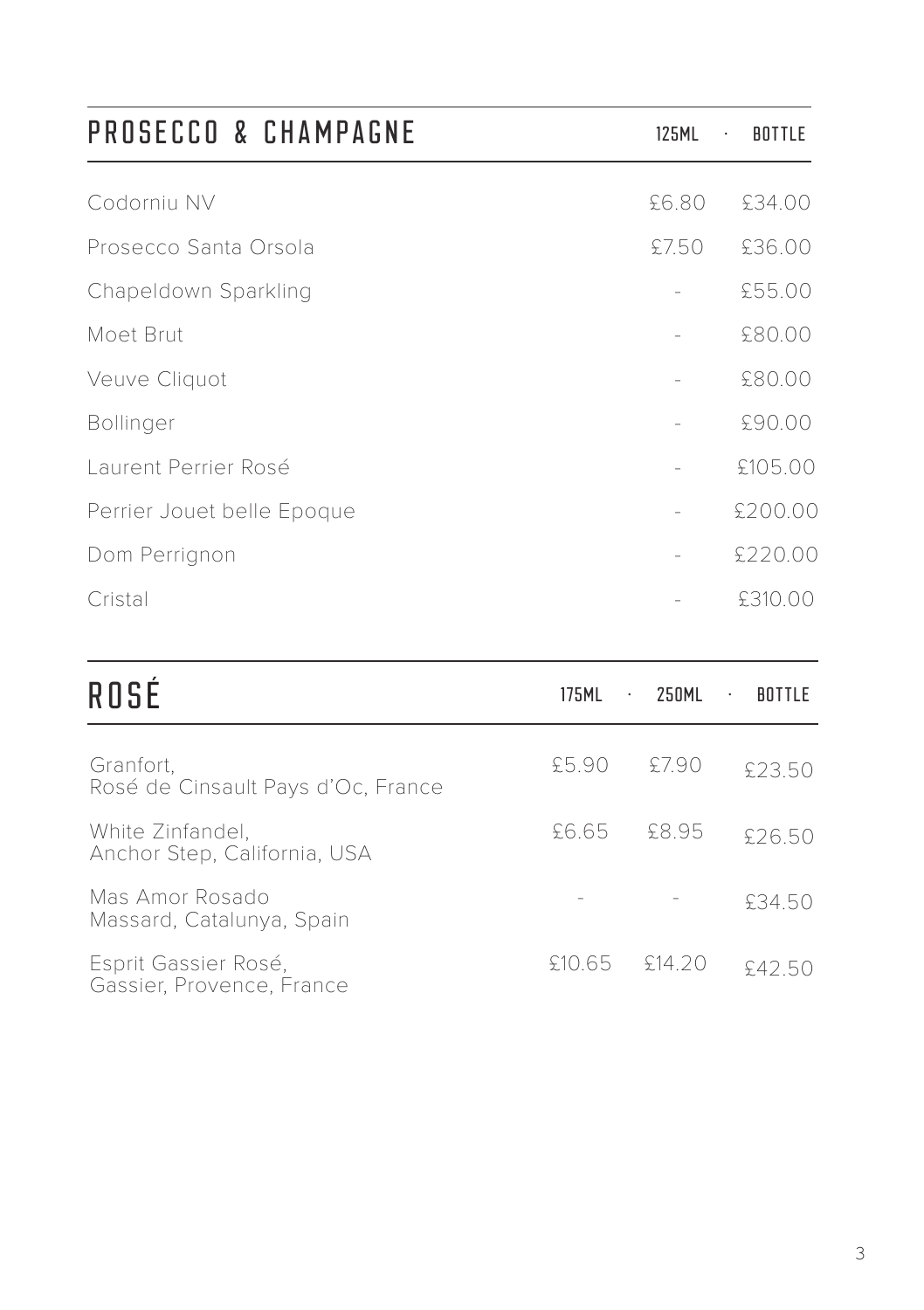| <b>WHITE</b>                                                    | 175ML<br>$\sim$ | 250ML<br>$\sim$ | BOTTLE |
|-----------------------------------------------------------------|-----------------|-----------------|--------|
| Viognier La Campagne,<br>Languedoc, France                      | £5.90           | £7.90           | £23.50 |
| Sauvignon Blanc,<br>Vinamar, Casablanca, Chile                  | £6.65           | £8.95           | £26.50 |
| QL Flowers Loureiro,<br>Quinta da Lixa, Loureiro, Portugal      |                 |                 | £27.50 |
| Pinot Grigio delle Venezie IGT,<br>Sartori, Veneto, Italy       | £7.15           | 59.60           | £28.50 |
| Chardonnay Les Mougeottes,<br>Languedoc, France                 | £7.40           | £9.95           | £29.50 |
| Petit Chenin, Forrester,<br>Western Cape, South Africa          |                 |                 | £30.00 |
| Maison Sinnae Elements Terra CDR Blanc,<br>Rhone, France        |                 |                 | £31.50 |
| Picpoul De Pinet Roquemoliere,<br>Languedoc, France             | £8.15           | £10.95          | £32.50 |
| Sauv Blanc,<br>Yealands, Marlborough, New Zealand               | £8.40           | £11.35          | £33.50 |
| Mâcon-Lugny Les Crays,<br>Joseph Drouhin, Burgundy, France      |                 |                 | £36.50 |
| Albarino,<br>Ramon Bilbao, Rias Baixas, Spain                   |                 |                 | £36.50 |
| Riesling Reserva,<br>Falernia, Elqui Valley, Chile              |                 |                 | £40.00 |
| Gavi di Gavi, Minaia,<br>Piedmonte, Italy                       | £10.05          | £13.45          | £40.00 |
| Gruner Veltliner Vom Haus.<br>Pfaffl, Niederosterreich, Austria |                 |                 | £42.50 |
| Shoreline,<br>Lyme Bay, Devon, England                          |                 |                 | £46.50 |
| Chablis.<br>Drouhin, Burgundy, France                           |                 |                 | £50.00 |
| Chardonnay,<br>Bonterra Organic Vineyards, California, USA      |                 |                 | £55.50 |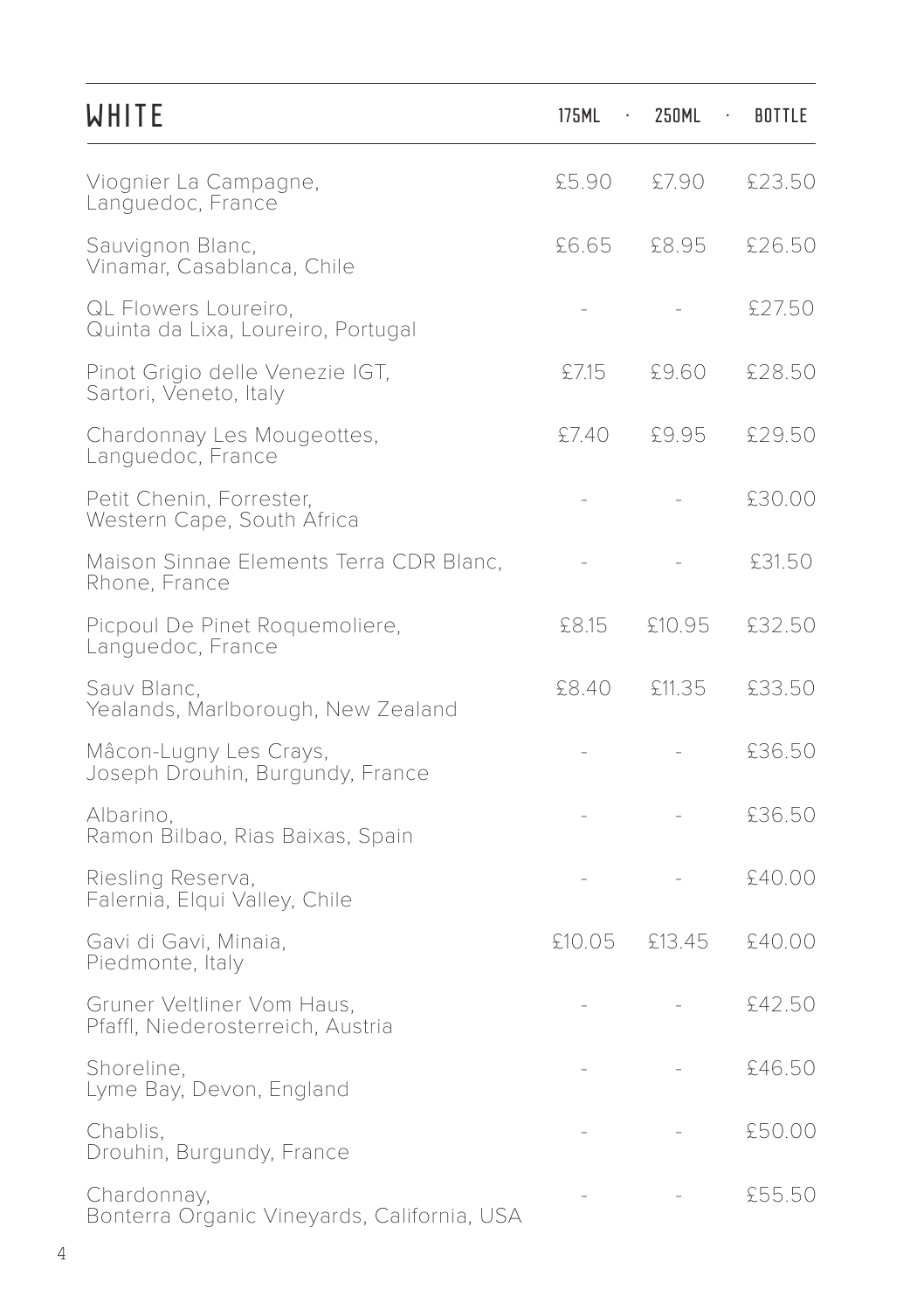| RED                                                                | 175ML<br>$\cdot$ | 250ML  | BOTTLE<br>$\cdot$ |
|--------------------------------------------------------------------|------------------|--------|-------------------|
| Carignan/Shiraz,<br>Le Bosq, Languedoc, France                     | £5.90            | £7.90  | £23.50            |
| Montepulciano d'Abruzzo,<br>Borgo Sena, Tuscany, Italy             |                  |        | £26.50            |
| Melodias Malbec,<br>Trapiche, Mendoza, Argentina                   | £6.90            | £9.35  | £27.50            |
| Cabernet Sauvignon Reserva,<br>Vinamar, Maipa, Chile               |                  |        | £28.50            |
| La Galiniere Merlot,<br>du Donjon, Languedoc, France               | £7.55            | £10.10 | £30.00            |
| On The Grapevine Shiraz,<br>McWilliams, New South Wales, Australia | £8.40            | £11.20 | £33.50            |
| Rioja Crianza,<br>Ramón Bilbao, Rioja, Spain                       | £8.90            | £11.95 | £35.50            |
| Carmenere Reserva,<br>Falernia, Elqui Valley, Chile                |                  |        | £36.50            |
| Single Vineyard Pinot Noir,<br>Yealands, Marlborough, New Zealand  | £10.05           | £13.45 | £40.00            |
| Don David Malbec,<br>El Esteco, Mendoza, Argentina                 |                  |        | £39.50            |
| Old Vine Zinfandel,<br>Bogle, California, USA                      |                  |        | £43.50            |
| Bourgogne Pinot Noir,<br>Joseph Drouhin, Burguny, France           |                  |        | £49.50            |
| Dubard Bel Air,<br>Puisseguin, Bordeaux, France                    |                  |        | £56.50            |
| Barolo DOCG,<br>Ascheri, Piedmonte, Italy                          |                  |        | £71.50            |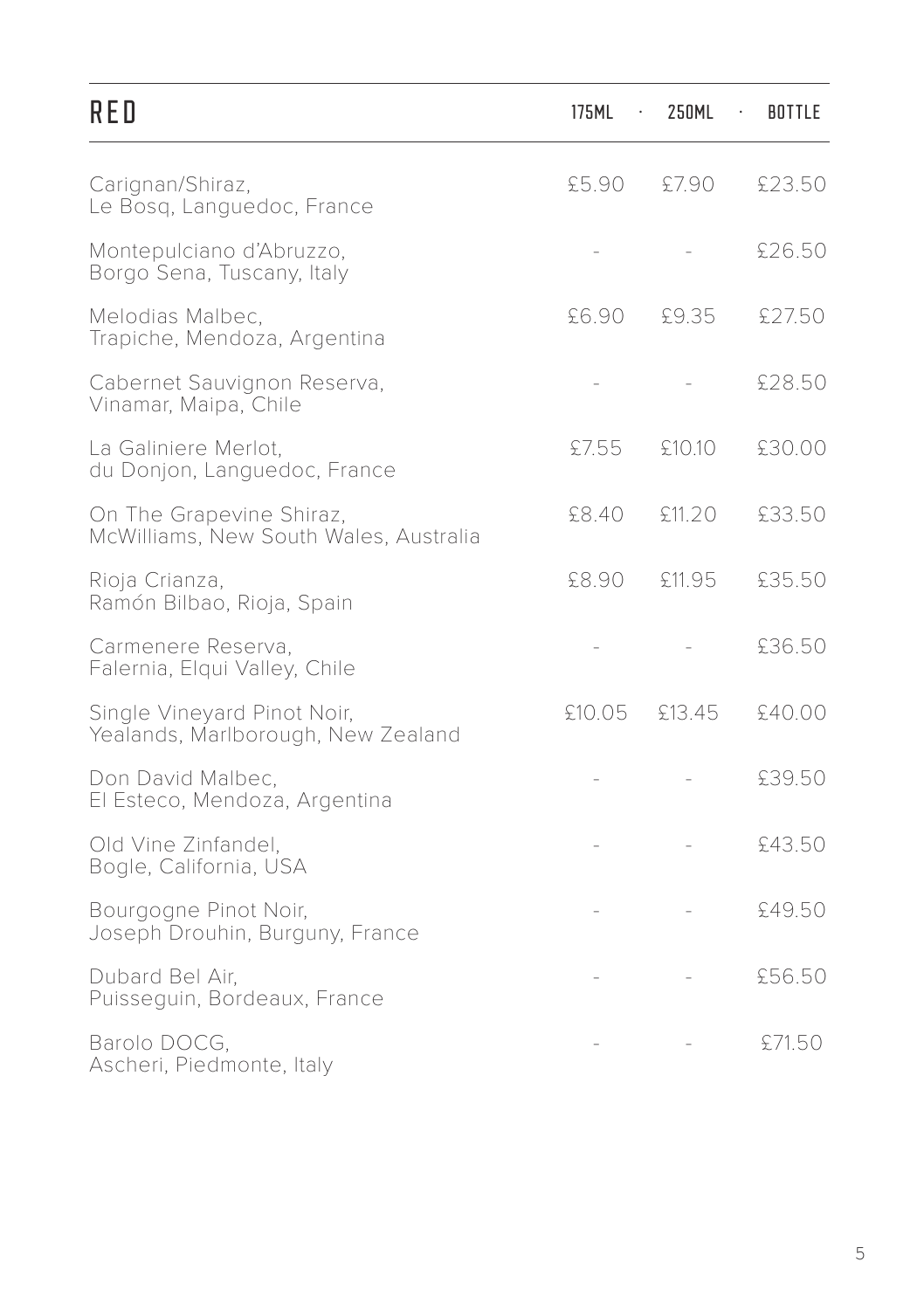# GIN

| Tanqueray         | £4.95 |
|-------------------|-------|
| Tanqueray Sevilla | £5.20 |
| Malfy Rosa        | £5.20 |
| Hendricks         | £5.30 |
| Gin Mare          | £5.30 |
| Sipsmith          | £5.95 |
| Elephant Gin      | £6.20 |
| Monkey 47         | £6.45 |
| Roku Gin          | £6.60 |
| Slingsby Gin      | £7.90 |
|                   |       |

# WHISKEY

| Woodford                 | £6.20  |
|--------------------------|--------|
| Makers Mark              | £6.85  |
| Talisker                 | £7.20  |
| Glenfiddich              | £7.20  |
| Auchentoshan             | £7.70  |
| Laphroiag                | £8.20  |
| <b>Balvenie</b>          | £8.10  |
| Oban                     | £8.20  |
| Monkey Shoulder          | £8.30  |
| Nikka                    | £10.10 |
| Johnny Walker Blue Label | £20.10 |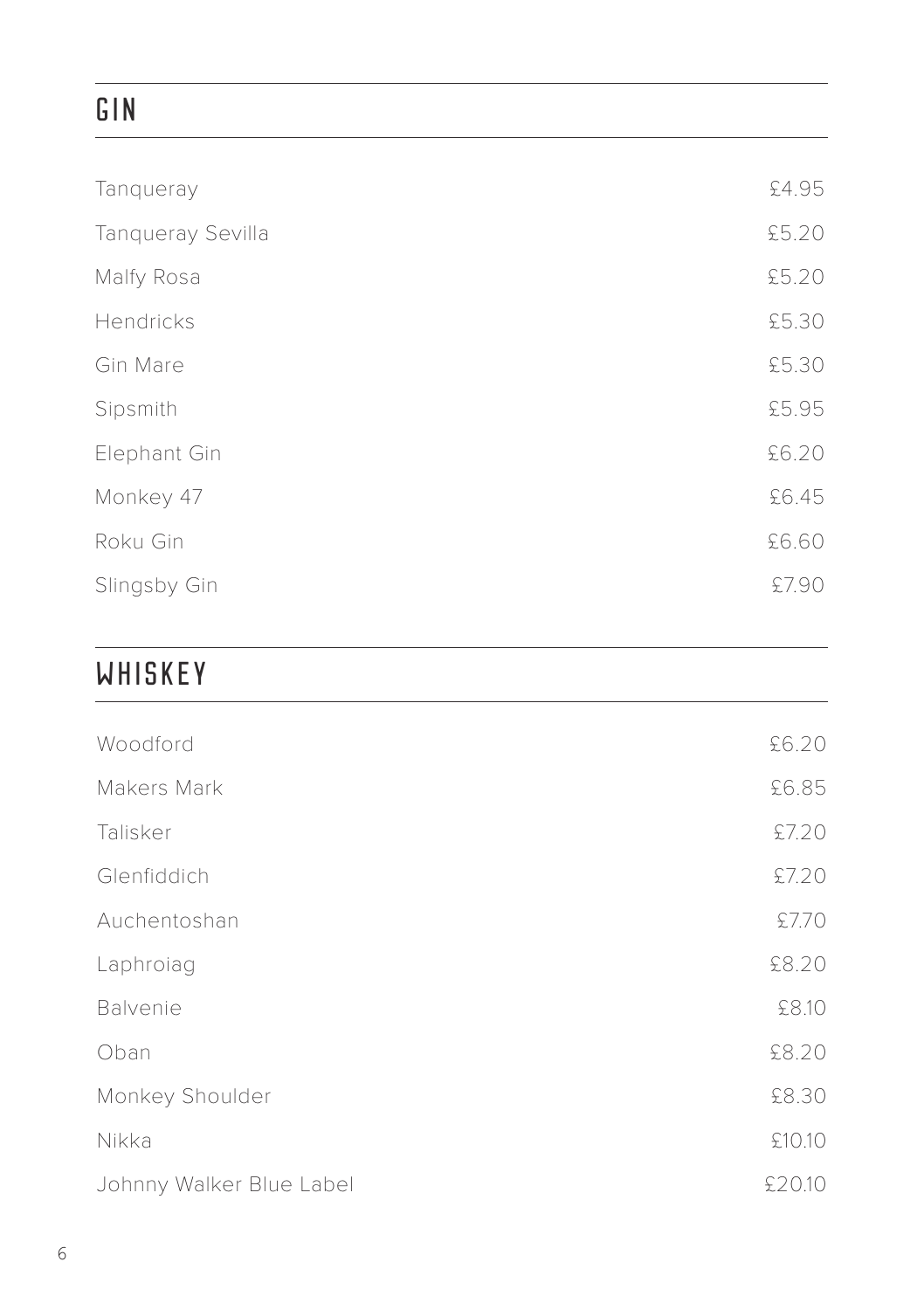# RUM

| Havana 3              | £5.20  |
|-----------------------|--------|
| Havana Especial       | £6.00  |
| Havana 7              | £5.80  |
| Kraken                | £5.20  |
| Captain Morgan dark   | £5.20  |
| Captain Morgan spiced | £5.20  |
| Malibu                | £3.70  |
| Diplomatico Reserva   | £8.10  |
| Ron Zacapa            | £10.10 |
|                       |        |

# VODKA

| Absolut Original | £5.20 |
|------------------|-------|
| Grey Goose       | £5.95 |
| <b>Belvedere</b> | £6.05 |
| Ciroc            | £7.00 |
|                  |       |